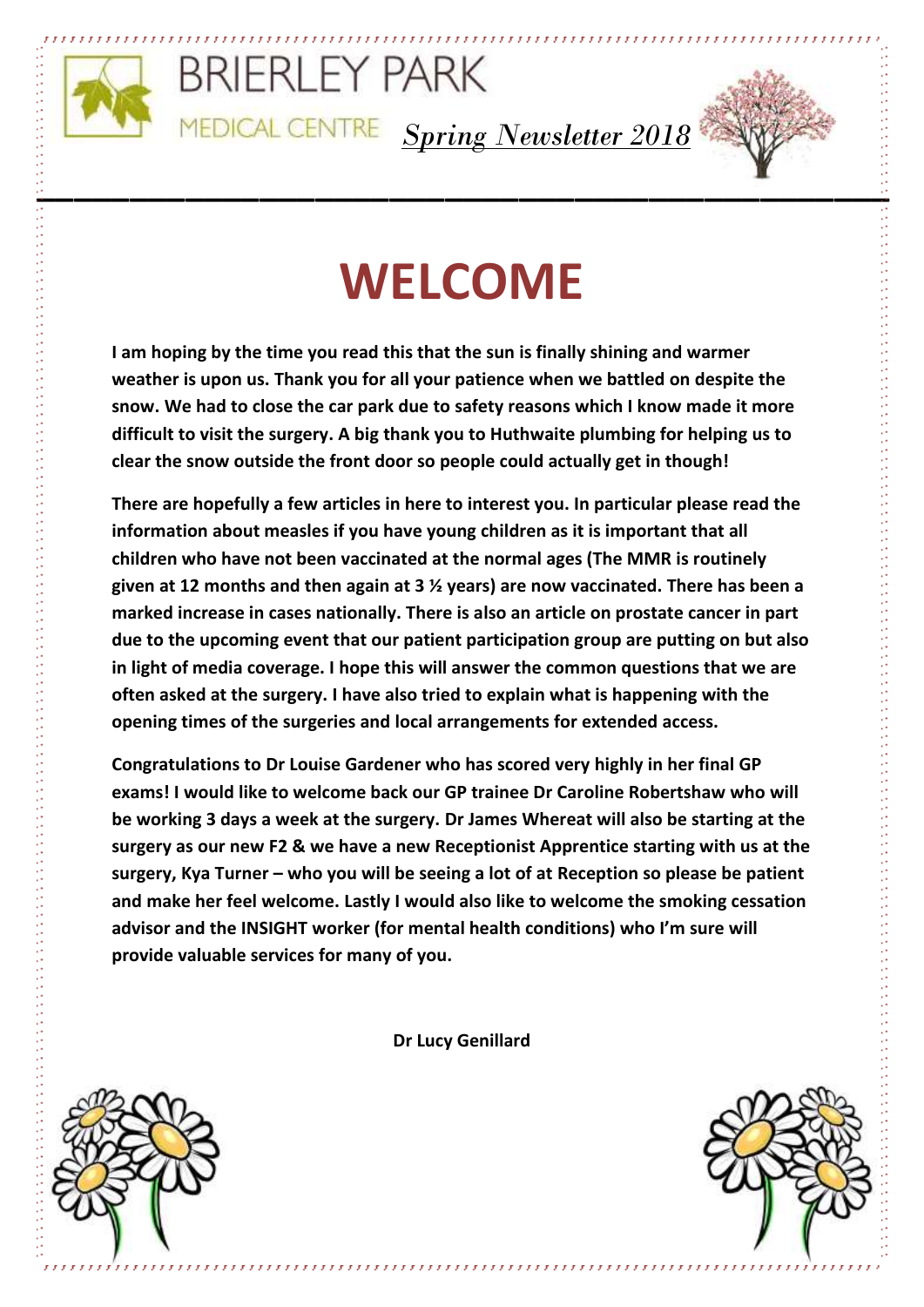# **Prostate Cancer**

### **Why it matters?**

- Prostate cancer is the most common cancer in men
- 1 in 8 men will get prostate cancer in their lifetime
- Almost 40,000 men are diagnosed with prostate cancer every year in England
- Men aged over 50yrs, with a family history of prostate cancer and black men are all at increased risk

#### **What is the prostate?**

- Only men have a prostate gland
- It is usually the size of a walnut but increases in size with age
- It sits beneath the bladder and surrounds the urethra (the tube men pee and ejaculate out of)
- Its main job is to make semen

#### **What are the symptoms?**

- Often with early prostate cancer there are no signs or symptoms
- Symptoms occur once the cancer presses on the urethra and changes the way a man pees
- If you do notice changes in the way you pee the most common reason is due to a non-cancerous problem called an enlarged prostate (which often occurs naturally with age) or another health problem (for example diabetes)
- **BUT** if you notice the following symptoms it is a good idea to get checked out:-
	- $\triangleright$  Difficulty starting to pee or emptying the bladder
	- $\triangleright$  A weak flow when you pee
	- $\triangleright$  A feeling that your bladder hasn't emptied properly
	- $\triangleright$  Dribbling urine after you finish
	- $\triangleright$  Needing to pee more, especially at night
	- $\triangleright$  A sudden urge to pee-you may sometimes not make it in time
- If prostate cancer advances out of the prostate you may notice symptoms including:-
	- $\triangleright$  Back, hip or pelvis pain
	- $\triangleright$  Problems getting or keeping an erection
	- $\triangleright$  Blood in your pee or semen
	- $\triangleright$  Unexplained weight loss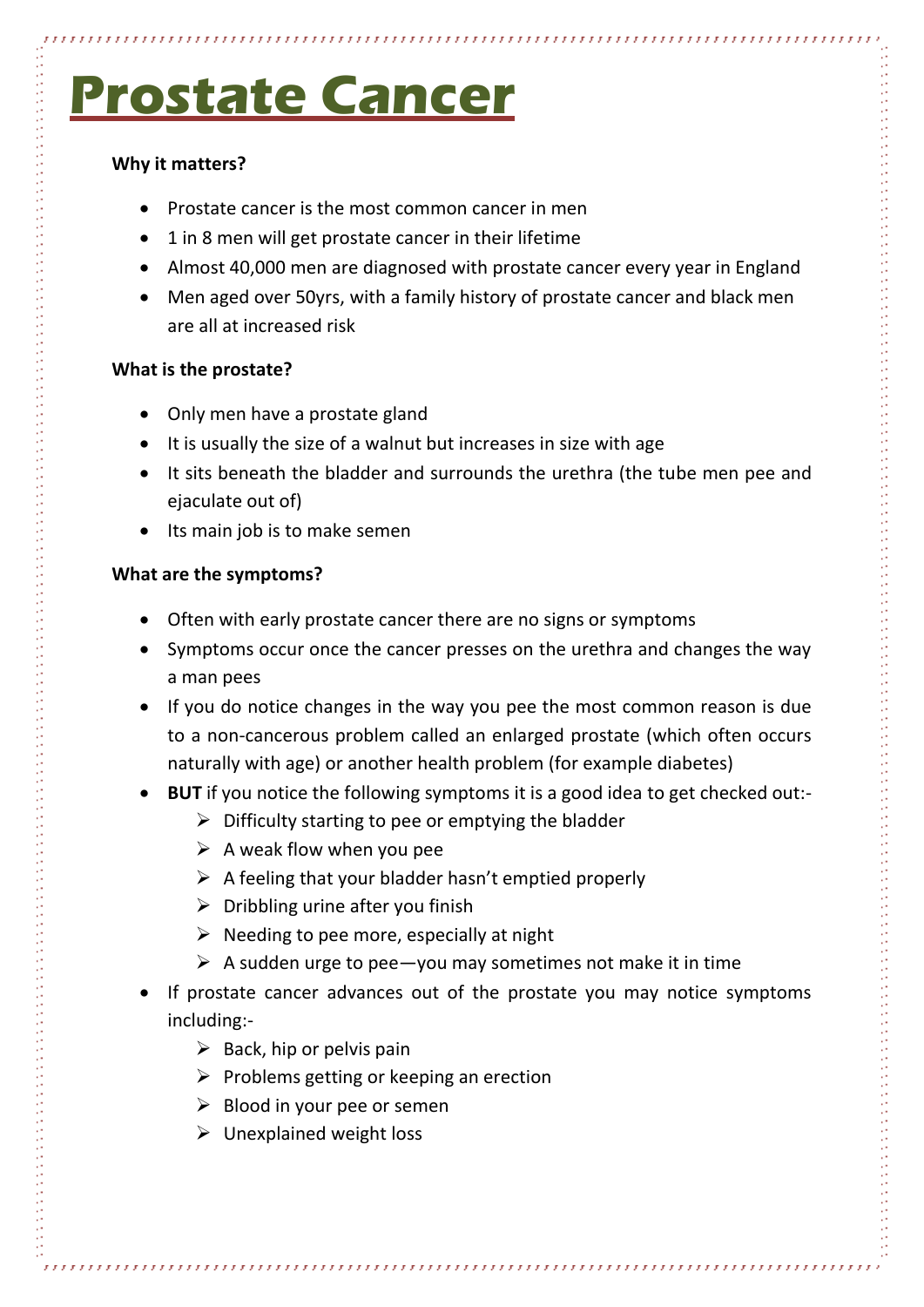#### **What tests can be done?**

There is no single test for prostate cancer but if after discussion with your GP further tests are needed then these are likely to include a urine test (to exclude a urine infection), a rectal examination (to assess the size and texture of the prostate) and a blood test called the PSA (prostate specific antigen).

#### **Can't everyone just have the blood test?**

#### **NO!!**

The PSA test measures a protein that is made by normal cells in the prostate and by prostate cancer cells. It is normal to have small amount in the blood and levels will rise with age as the prostate gets bigger. This means it can be difficult to interpret the result as a raised result does not necessarily indicate cancer. **It can be offered to men over 50years or over 45years if they have risk factors.** Having the test is a decision which should be made jointly with your GP as there are advantages and disadvantages to be considered.

The advantages of a PSA test include the fact that it can pick up prostate cancer early and hence treatment maybe more successful. It may also have a role in helping men who are at higher risk of developing prostate cancer being detected earlier. The disadvantages are however that a raised PSA level may not necessarily mean a man has prostate cancer (a false positive test will potentially lead to anxiety and further tests being performed at the hospital), approximately 1 in 7 men with a normal PSA actually have prostate cancer (so a normal test can be falsely reassuring) and some men may have a very slow growing cancer that would never cause any problems or shorten life expectancy but being diagnosed with cancer may mean they have treatments that they might not need. So in conclusion if you are worried about urinary symptoms then make a routine appointment with one of the GPs to discuss it further.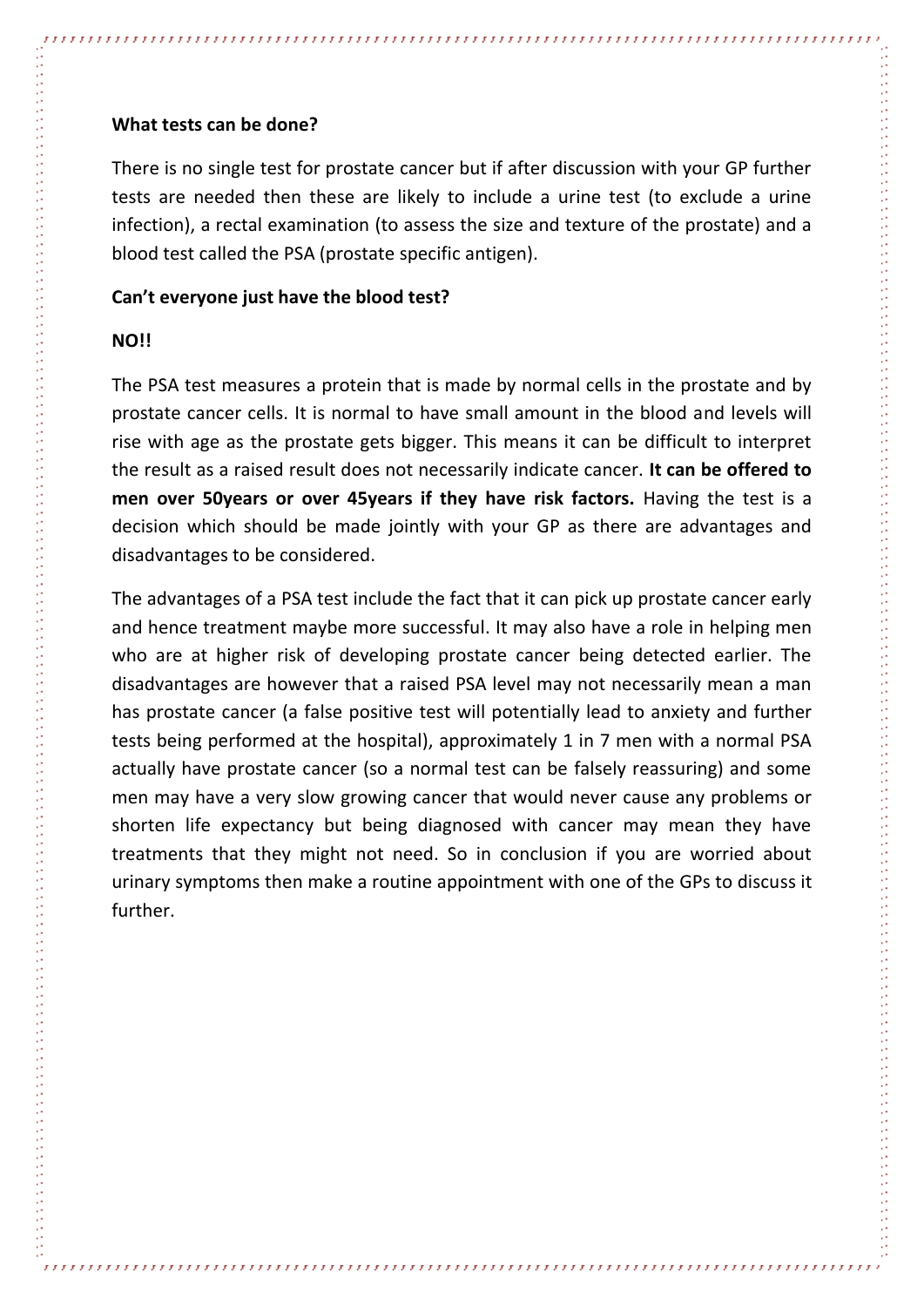# **Vaccine news**

### *Protect yourself & your family*

### **MenACWY** are you covered?

Calling all 19-21 year olds. If you were born between 01/09/1996-31/08/1998 and have not yet had this vaccine you remain eligible for it up to the age of 25 years old please contact the surgery.

**Measles**is a highly infectious viral illness that can be very unpleasant and sometimes lead to serious complications.

Anyone born after 1970 who has not had two MMR vaccines is eligible for the vaccine, it is especially important if travelling to Romania, Italy and Germany due to recent outbreaks there, there has also been recent outbreaks in Leeds, Liverpool, Birmingham, Manchester and Surrey.

**Travelling abroad?** If you're planning on travelling abroad this year please pick up a travel form and return to us at least 8 weeks prior to travel to ensure you allow plenty of time to have the recommended vaccinations, travelling to exotic destinations or backpacking you may need to also book an appointment with the travel clinic so allow even longer.

**Shingles-** If you were born after 1<sup>st</sup> September 1942 or 79 years old up until your 80<sup>th</sup> Birthday, have you had your Shingles vaccine?

Shingles is an infection of the nerve and skin around it, you are more at risk of this over the age of 70 and this can be quite painful so make sure you get vaccinated.

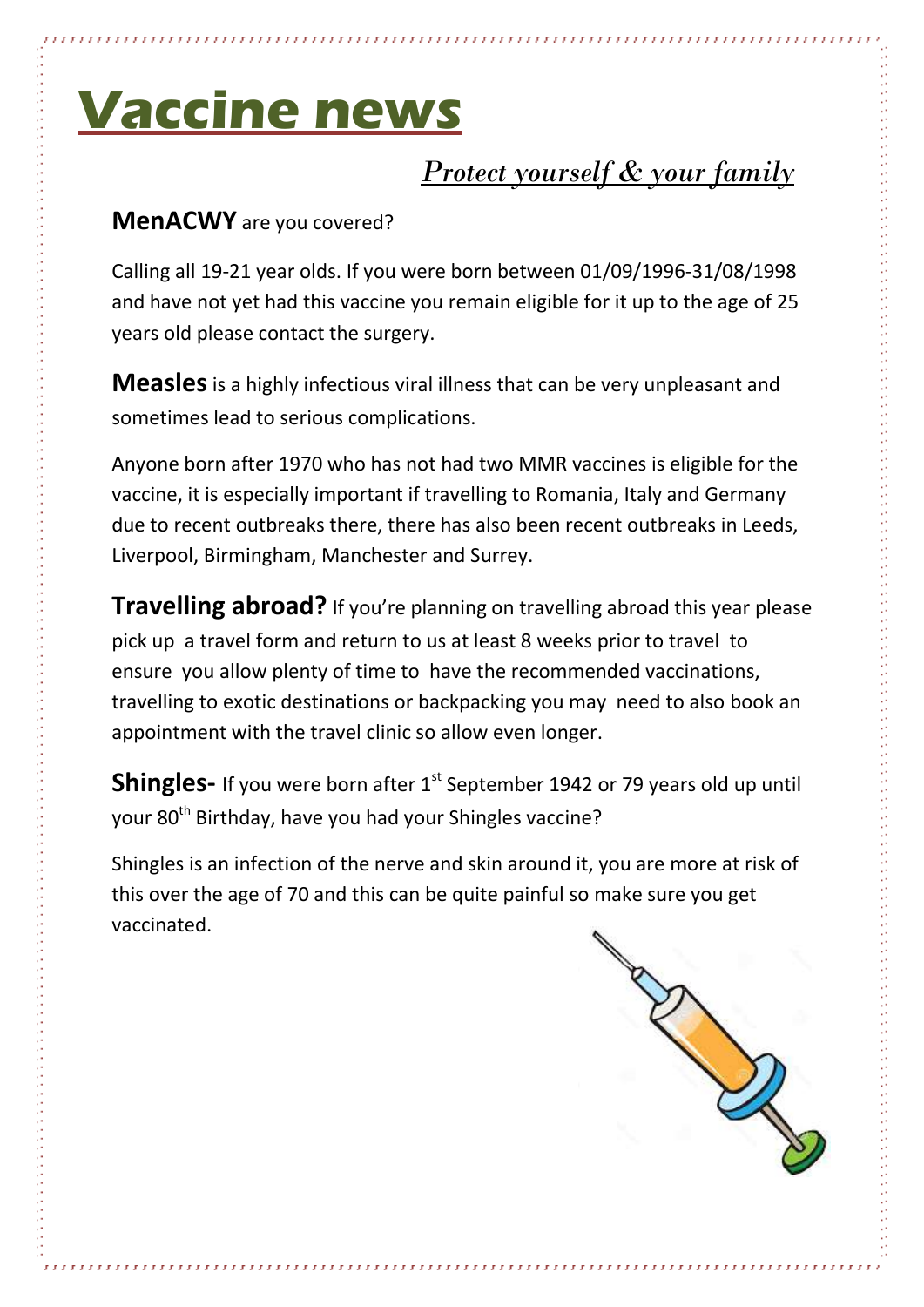# **Measles**

**Measles is a serious illness that can be unpleasant and lead to complications, especially in vulnerable, immuno-compromised or pregnant patients** 

**Measles is highly infectious to anyone who is not immune—being in the same room as someone with measles for more than 15 minutes is a significant exposure** 

**Measles symptoms can include:** 

- **•High fever**
- **•Sore, red, watery eyes**
- **•Coughing and/or runny nose**
- **•Small red spots with bluish-white centres inside the mouth**
- **•A red-brown blotchy rash, which appears after several days**

**Anyone phoning the surgery with any of these symptoms should be told not to come into the surgery or go into a walk-in centre or hospital A&E department where they could infect others. Arrangements should be made for them to receive clinical advice by telephone** 

**Anyone presenting in the surgery with any of the above symptoms (the rash may not be present in the initial stages) should be assessed and isolated away from the main waiting area if there is any suspicion they could have measles.** 

**This sounds alarming but remember most people will be immune to measles—either because they have had two doses of MMR vaccination or generally healthy people born before 1970 are likely to have developed natural immunity. However, any immunocompromised patients, unvaccinated children and young people or pregnant are at risk.**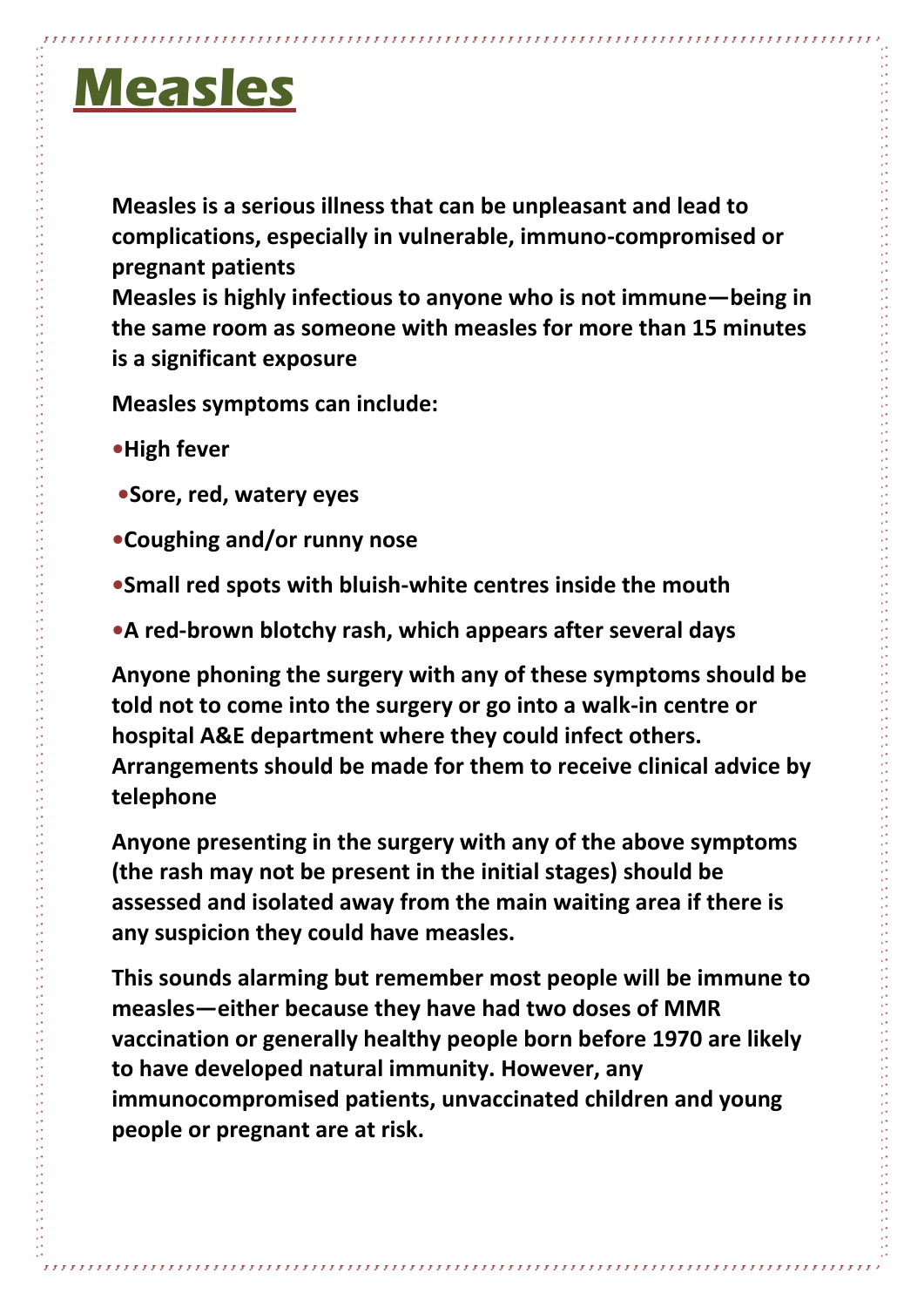# **Services available within the practice** *The following services are available*

*to access at the surgery*

### **Smoking Cessation**

If you want to quit smoking you can make an appointment to see a smoking cessation advisor at the **smokefreelife** surgery. SmokeFreeLife is available

Tuesday mornings at the surgery and can also be contacted via telephone: 0800 246 5343, 0115 772 2515 or you can text QUIT to 66777 and an advisor will contact you.

### **Lets Talk/IAPT**

If you need help or counselling; you can be seen by a professionally trained counsellor at the surgery. You can also self-refer to

this service. Please ask at Reception for more information.

### **Ultrasound**

If your GP advises you need an ultrasound, ask if you can have an appointment at the surgery instead of going to the local hospital. Global diagnostics & HealthHarmonie are available here at the practice and can save you a trip to the hospital. This service is available on selected dates.



Quality and safety first.



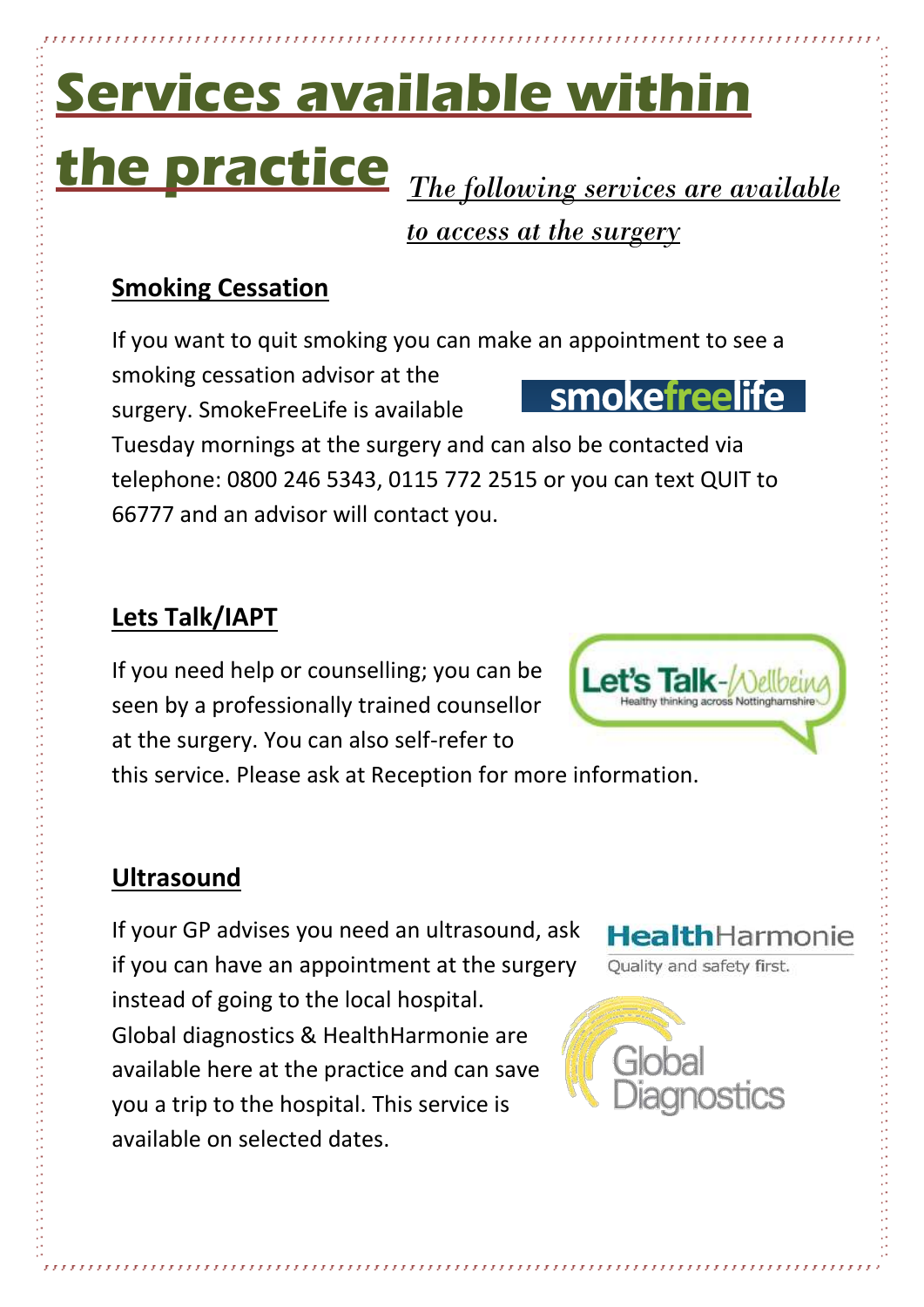### **AAA**

Abdominal Aortic Aneurysm (AAA) screening is a way of checking if there's a bulge or swelling in the aorta, the main blood vessel that

runs from your heart down through your stomach. In England, screening for AAA is offered to men during the year they turn 65.



Men aged 65 or over are most at risk of AAAs. Screening can help spot a swelling in the aorta early on when it can be treated.

Screening for AAA isn't routinely offered to:

- Women
- Men under 65
- People who've already been treated for an AAA

This is because the risk of an AAA is much smaller in these groups.

If you are eligible, you will be sent an appointment and can attend the surgery for this.

You can ask for a scan to check or an AAA if you think you might need one but haven't been offered a screening test by calling 0115 9249924 ext – 62394 or 62378.

### **Breast Screening (not at the surgery)**

For those of you who are eligible for the breast screening programme, you will be getting an appointment through this year to attend the Welcome Centre at Kings Mill.

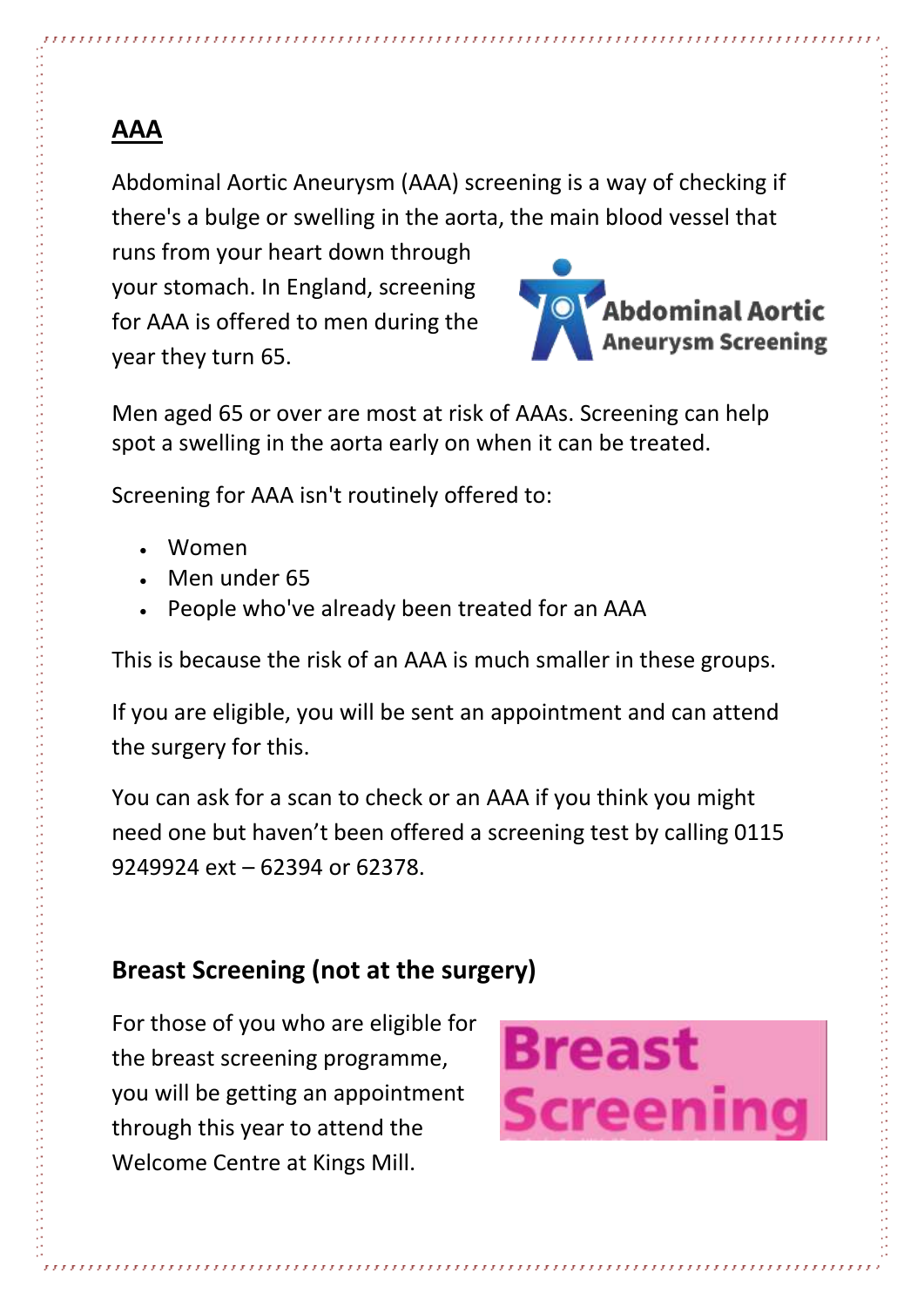### MSK + together

An integrated MSK service for Mid-Nottinghamshire

### Physiotherapy Self-Referral



Musculoskeletal physiotherapy treatment can be helpful if you are suffering from Shoulder pain, Back pain, Hip pain, Knee pain, Neck pain, Elbow pain, Hand pain, Foot pain, Sprains or any Joint and Muscular pain. You can now refer yourself for Physiotherapy for

muscle and joint problems without needing to see

### your GP first.



available at your GP practice



**Please post, email or deliver in person to: MSK Physiotherapy Department**  Ashfield Health & Wellbeing Centre Portland Street Kirkby in Ashfield, NG17 7AE **Email:**  not-tr.mskamphysiotherapy@nhs.net

**Or** 3)Submit the

form

### 2)Fill the form

1)Get the form

### What happens next?

You will be contacted by the MSK Together service either by telephone or letter.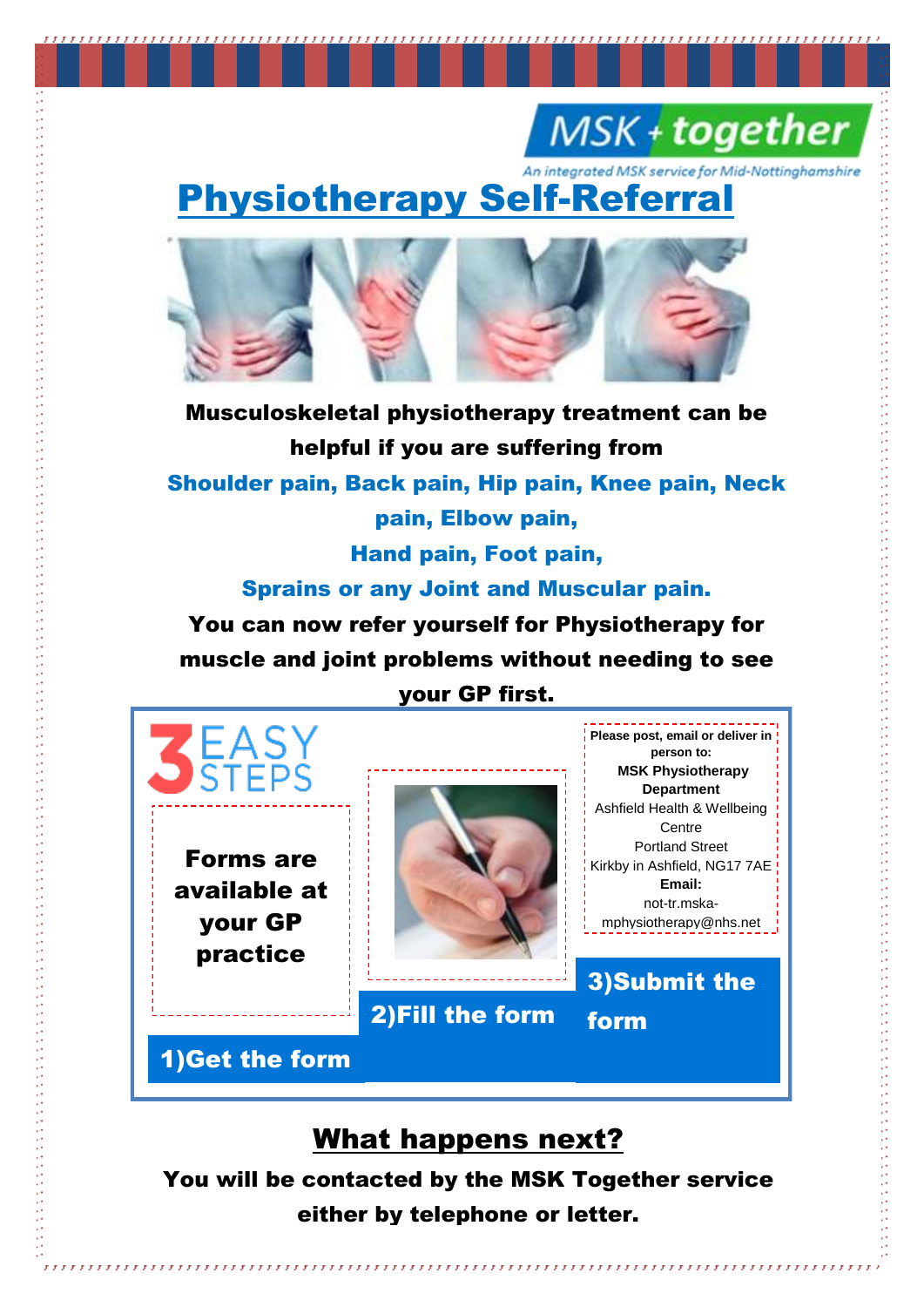# **Message from the HIP Group – Prostate Cancer Event**

**Many of you, like me, will have read Stephen Fry's and Bill Turnbull's accounts of how they dealt with the realisation of having prostate cancer. Their public profile and willingness to speak openly about their condition will hopefully help to raise awareness further of what is the most common cancer in men in the UK.** 

**Around 40,000 men are diagnosed with prostate cancer every year and 1 in 8 men will get prostate cancer in their lifetime. Sadly, over 11,000 men will die every year from prostate cancer, but on a more positive note, over 330,000 men are living with and after prostate cancer.**

**In order to inform our patients on aspects of care, support and treatment of prostate cancer, we have organised an awareness event at the Medical Centre on the evening of 5 April 2018, from 7.00pm to 8.30pm. There will be talks and information stands at the event, so please come along and support us and find out more about prostate cancer.**

**Steve Wright – Chair of the HIP Group (Patients Participation Group ffor BPMCG)**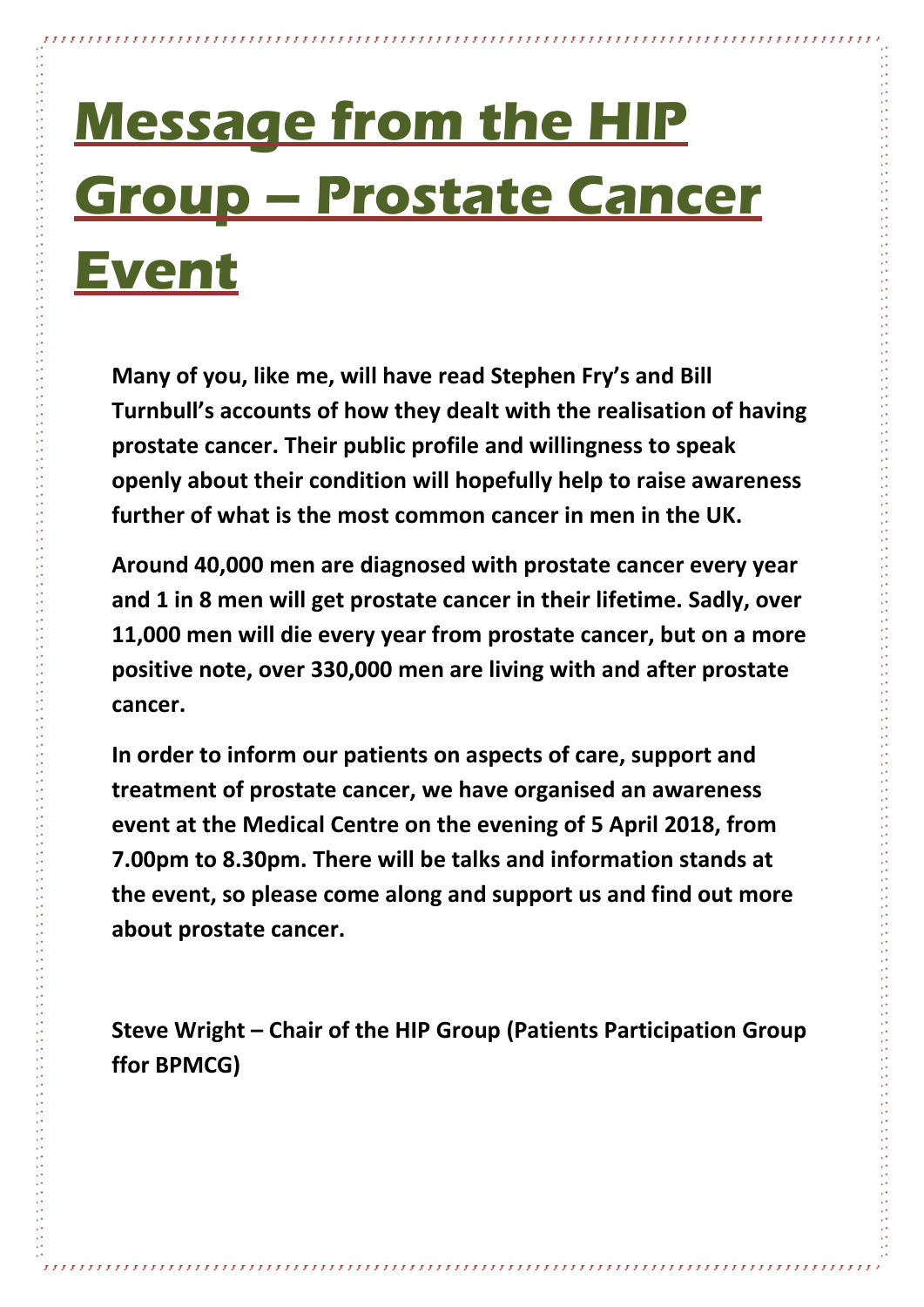# **Text Messaging Service**

**As you are aware the surgery has a new SMS text messaging service which enhances the service we have been using for the past few years. You still get confirmation and reminder messages regarding your appointments but with the new service** 



**there is also the option to text back and cancel your appointment.** 

**We will also be using this service to run health campaigns, such as annual flu clinics, smoking cessation clinics to name but a few.** 

**You may also be aware of the Friends and Family test which hospitals, doctors and dentists have been using for quite some time. Now when you have attended your appointment you will receive a Friends & Family message, asking you to rate your experience with the practice. We actively encourage you to reply to this so that we can monitor how well we are doing.**

**One thing we have noticed is that we do not have most patient's up to date mobile number. Please ensure we have your correct mobile number and also let us have your email address.**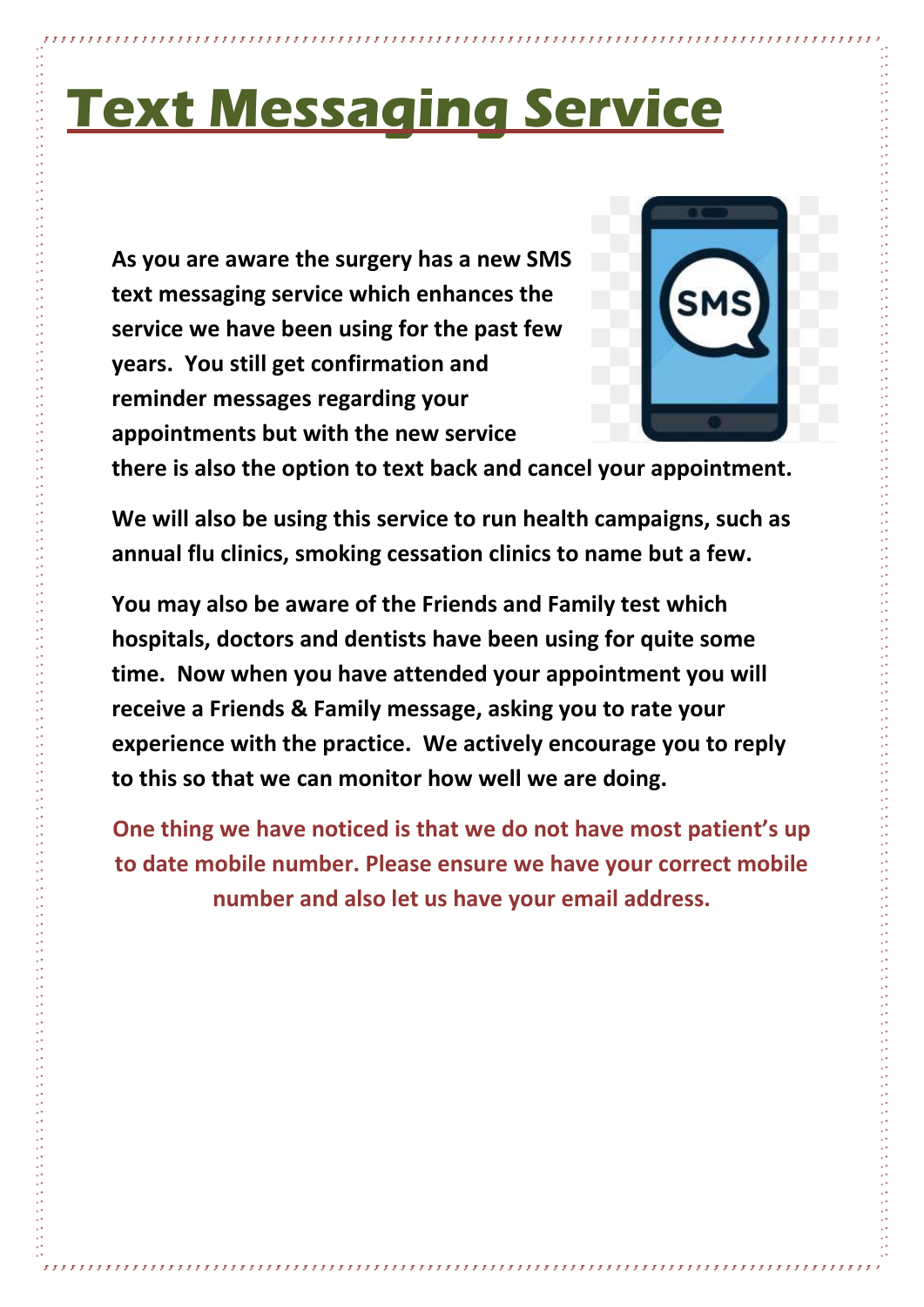# **On-line services**

**On-line services are not new to Brierley Park Medical Centre and we are actively encouraging patients to sign up. The service is available 24 hours a day, 365 days of the year and it enables you to book appointments with a GP up to 4 weeks in advance and if you are on regular medication you can request this as well, saving you the trouble of having to come down to the surgery. We also hope that it will help to reduce our "Did Not Attend" (DNA) rate as it is available 24/7 so you can cancel your appointment, even if it is with the nurse or Health Care Assistant at any time of the day or night. Please help us to help you improve the services we offer to you our patients of Brierley Park Medical Centre.**

**If you would like to sign up for this service please visit our website at [www.bpmcgp.co.uk](http://www.bpmcgp.co.uk/) and follow the links on the home page to download the application forms and patient information leaflet.**

**Once we have received your forms you will be issued with a username and password within 48 hours; please ensure that you consent to text messaging or e-mail and we can get this information to you sooner.**

**The online service enables patients to view their electronic medical record. SystmOnline also allows patients to:**

- **Manage your appointments**
- **Request repeat medication**
- **Update demographic details**
- **Access your medical records**

**Remember you are personally responsible for the security of your information.**

### **Download the app today – search 'SystmOnline'**

| Ö.                 | No Second 19<br>11.33<br><b>Patient Record</b> |
|--------------------|------------------------------------------------|
| <b>systmeming</b>  | <b>Consultations</b>                           |
|                    | Problems                                       |
|                    | Allergies                                      |
| Marriaghan         | Care Plan                                      |
|                    | Coded Info                                     |
|                    | Communications                                 |
| <b>Log</b> in      | <b>Drug Sensitivities</b>                      |
| Forgatten Password | <b>Incoming Referrals</b>                      |
|                    | <b>Issued Prescriptions</b>                    |
|                    | Letters                                        |
|                    | e<br>œ                                         |

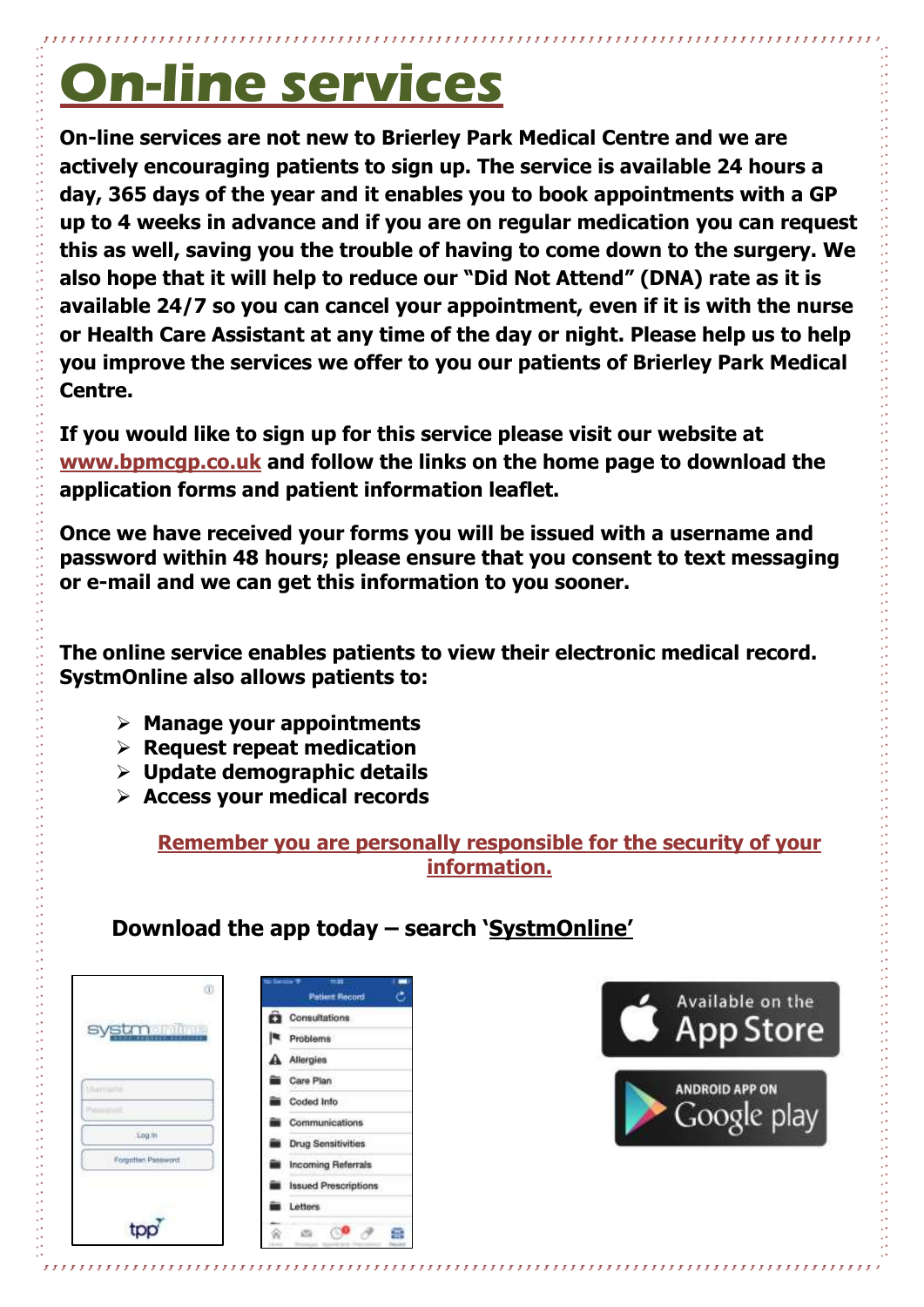### **Electronic Prescription Service (EPS)**

**If you get regular prescriptions, the Electronic Prescription Service (EPS) may be able to save you time by avoiding unnecessary trips to your GP.**

**EPS makes it possible for your prescriptions to be sent electronically to the pharmacy or dispenser of your choice.** 

**Choosing a pharmacy or dispensing appliance contractor to process your EPS prescription is called nomination.**

**This means you'll no longer have to collect a paper repeat prescription from your GP practice – instead, you can go straight to the nominated pharmacy or dispensing appliance contractor to pick up your medicines or medical appliances.**

**Because your pharmacist has already received your electronic prescription, they may be able to prepare your items in advance, so you just have to pick it up with no extra wait. However, this depends on the capacity of pharmacists on the day, and may not be possible all the time.** 

**You'll need to nominate the place you'd like to pick up your prescription medicines or appliances from in the future.** 

**You can choose the most convenient place for you, such as near your home, where you shop, or where you work. This is flexible and can be changed at any time – just let your doctor or pharmacy know.**

**You can choose one of the following:**

- **a pharmacy**
- **a dispensing appliance contractor (if you use one)**

**For full details please visit [www.nhs.uk](http://www.nhs.uk/)**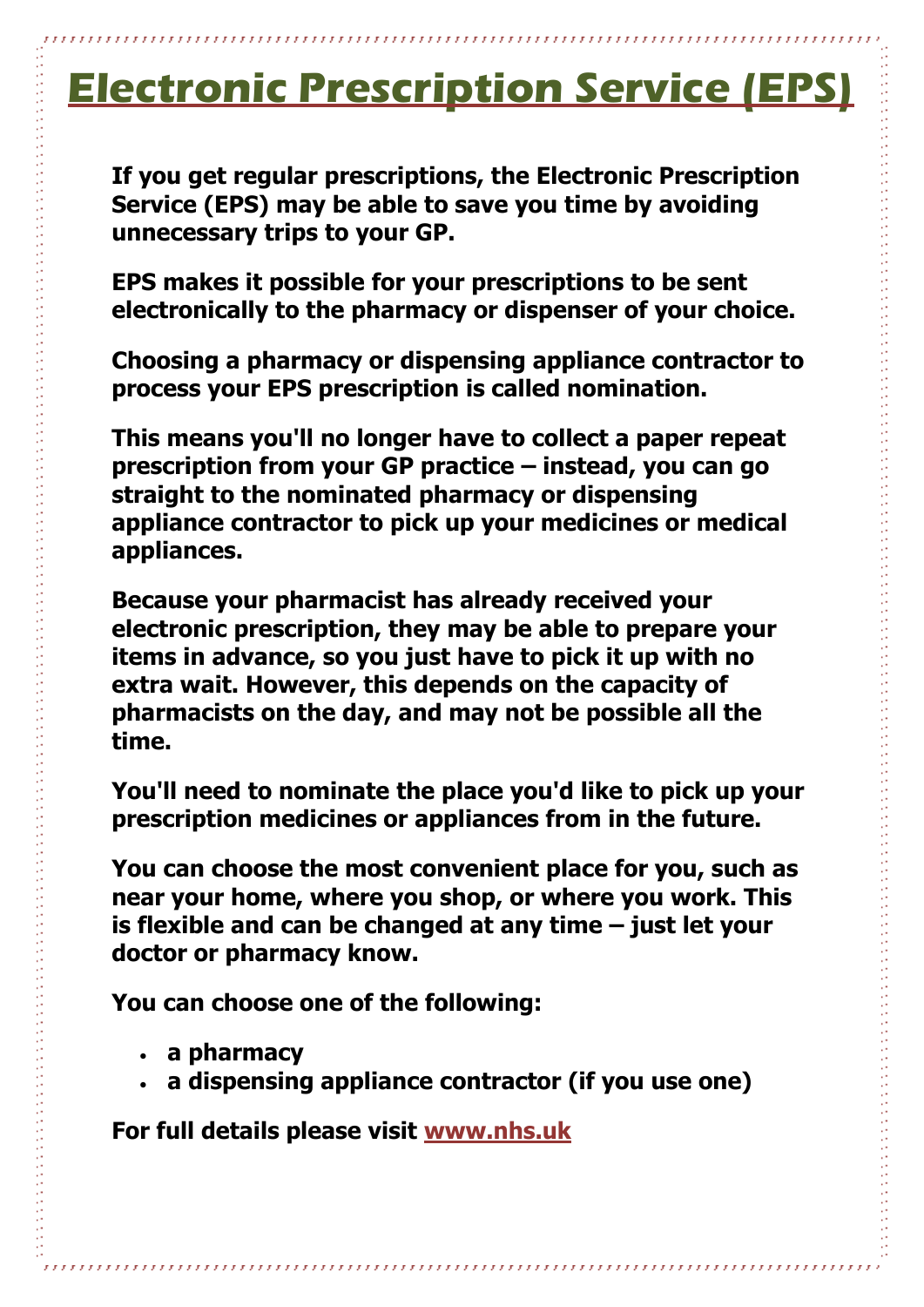### **Extended Hours**

### **Monday - Friday 6:30pm - 8:00pm**

### **Saturday morning 9:00am - 12 noon**

**Ashfield North Federation of practices includes, Willowbrook Medical Practice, Woodlands Medical Practice, Harwood Close Surgery, Brierley Park Medical Centre, Skegby Family Medical Centre and Ashfield Medical Centre. We are a group of practices who are working together to offer our patients access to GP prebooked appointments from 6:30pm until 8:00pm during the week and on Saturday Mornings.**

**These appointments can only be booked through your own GP practice. There will be a GP and sometimes a nurse on duty at each surgery. Your appointment will be 15 minutes long. There are no emergency appointments available during extended GP Access Surgeries. Should the GP you see like to refer you for further investigations or procedures, this information will be passed on to your usual GP practice to process.**